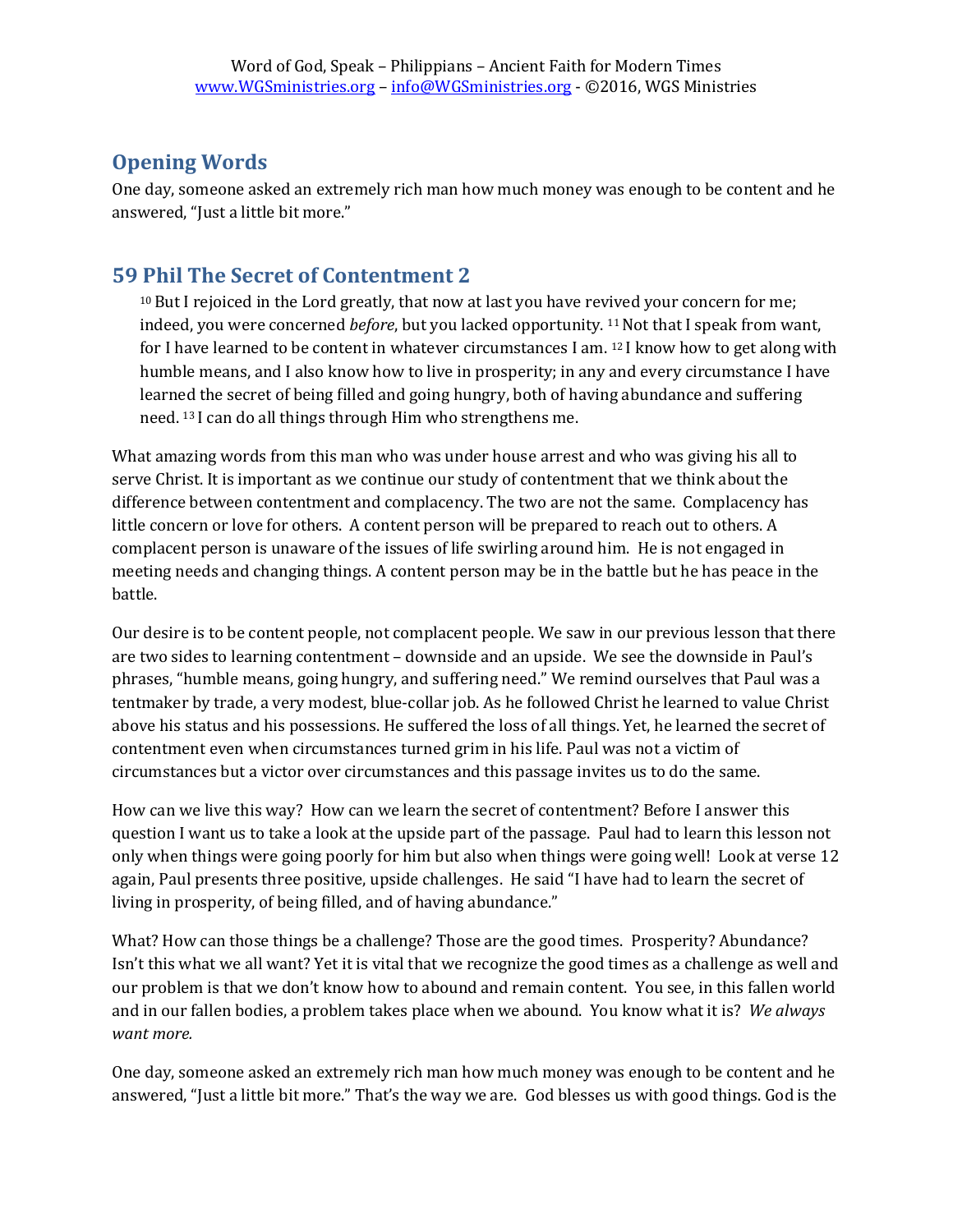one who gives abundant food, who grants us nice places to live, great jobs, and wonderful friends and family. But in our fallen state we can easily turn our eyes off the Giver and onto the gift and make the gift the center of our focus. We can become greedy, always wanting more, and Paul tells us in Ephesians 5:5 and Colossians 3:5 that greed amounts to idolatry.

When Israel was on the border of the Promised Land, Moses warned them in this way in Deuteronomy 8:11-14.

<sup>11</sup> "Beware that you do not forget the LORD your God by not keeping His commandments and His ordinances and His statutes which I am commanding you today; <sup>12</sup> otherwise, when you have eaten and are satisfied, and have built good houses and lived *in them*, <sup>13</sup>and when your herds and your flocks multiply, and your silver and gold multiply, and all that you have multiplies, <sup>14</sup> then your heart will become proud and you will forget the LORD your God who brought you out from the land of Egypt, out of the house of slavery.

Learning to be content in prosperity means that we realize that things and good times and gifts are wonderful but they are not final. They are not eternal and they cannot give us ultimate satisfaction. I read an article about a new movie Woody Allen has made. The new movie is called "To Rome with Love" and one of the themes of the movie is that nothing lasts and the depression that comes from realizing nothing is permanent. In the interview for the article someone asked Allen if he worried about his films not being remembered and he answered, ""I don't care about my work lasting. I would like to last. They can turn my movies into guitar picks. Nothing lasts. Nothing at all. Not even the sun."

Well, not quite Woody. It is true that things won't last and Scripture does talk about the sun giving out and the sky being rolled up like a scroll, but we can last through Christ and we can overcome the depression of the partial truth that nothing lasts when we realize that Christ and not things are most important.

When we keep Christ at the center of life – even in good times – then we learn to be content in prosperity. We don't let the prosperity control us. Let me share four practical steps to help us be content in our prosperity, if we are experiencing that now. These are so important because we do not want to let our abundance control us. Here they are:

- 1. Remember what Jesus said in Luke 12:15 "Beware, and be on your guard against every form of greed; for not *even* when one has an abundance does his life consist of his possessions." I love that last phrase! Even when you have an abundance, that is not what life is about! In other words, keep your perspective. Keep your eyes clear. Think correctly. You may have a lot, but don't let what you have cloud your thinking and deceive you into thinking that life is about what you get and what you own and what you possess. Life instead is about what you give and who you serve and the one you worship.
- 2. If you have abundance, realize that this is the grace of God and it does not make you better than your brother. James 1:17 says that every good thing given and every perfect gift is from God. Be grateful for what has been given to you! And do not fall into the trap that John talks about in 1 John 2:15-17 where he speaks of the danger of the boastful pride of life. This